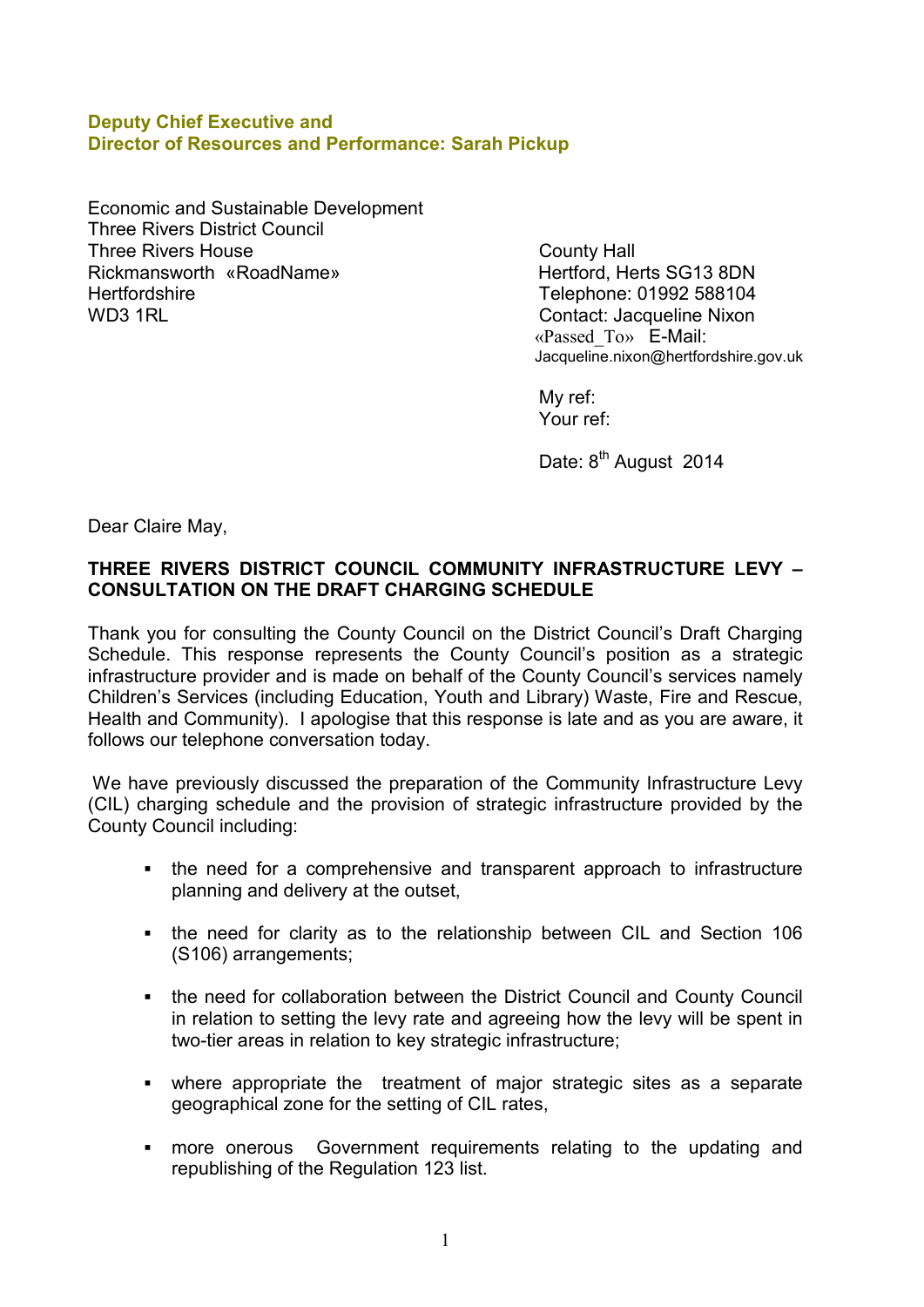## Draft Charging Schedule

Clearly it is for the District to determine what the appropriate charging rate should be for the area and the schedule of proposed charges are listed in the Draft Charging Schedule (July 2014). We are aware that the proposed levy rate is based upon viability work part of which has been undertaken in conjunction with other authorities within Hertfordshire.

In relation to the types of development which will be liable for CIL, it would be really helpful if there could be clarification regarding the definition of "Retirement Housing" within the table of CIL rates. As you know the County Council purchases spaces within care homes for elderly and vulnerable adults. I understand this will only relate to Use Class C3 private retirement housing and would be grateful if this note could be expanded to include the following words "…*For the avoidance of doubt this excludes registered not for profit care homes*." This is a clarification we have also sought in relation to the Dacorum Borough DCS.

#### **Draft Regulation 123 list**

We previously stated that when considering the use of S106 and CIL (in as much as it relates to the provision of strategic infrastructure provided by the County Council), it is considered that for larger, more strategic sites the most effective approach is likely to be the continued use of S106 agreements to fund infrastructure items which are directly related to those developments. In response the Regulation 123 list places clear thresholds for the application of CIL and S106. Where developments give rise to new primary education facilities both the land for the school and the funding to build it will be sought via S106.

We know that with the exception of the South Oxhey project, there are no significant strategic projects in your district. Thus, your strategy seeks to ensure CIL monies will be used to fund infrastructure requirements generated from smaller developments, and may be necessary to address the cumulative impact of development occurring across the borough as a whole.

I can think of an exception to this in that the County Council is reliant on the Woodside Road Housing Site (Abbots Langley) providing a suitable primary school site and as explored through the Site Allocations DP process we expect this to be transferred at nil cost via a S106 agreement. If this development comes forward post implementation of CIL or post April 2015, whichever is the later, there may be an issue around transfer of this land in terms of equity compared with other similar sized developments as this might comprise what is effectively a payment in kind. In addition you may seek CIL on that site. At present the R123 list does not identify this matter specifically and I am concerned that as written the provisions will not cover this arrangement. Might I therefore suggest that the R123 list is amended to reflect this particular case.

We note that your strategy does not include Exceptional Circumstances Relief, or Payment in Kind Policies. Inclusion of a Payment in Kind Policy might be an alternative